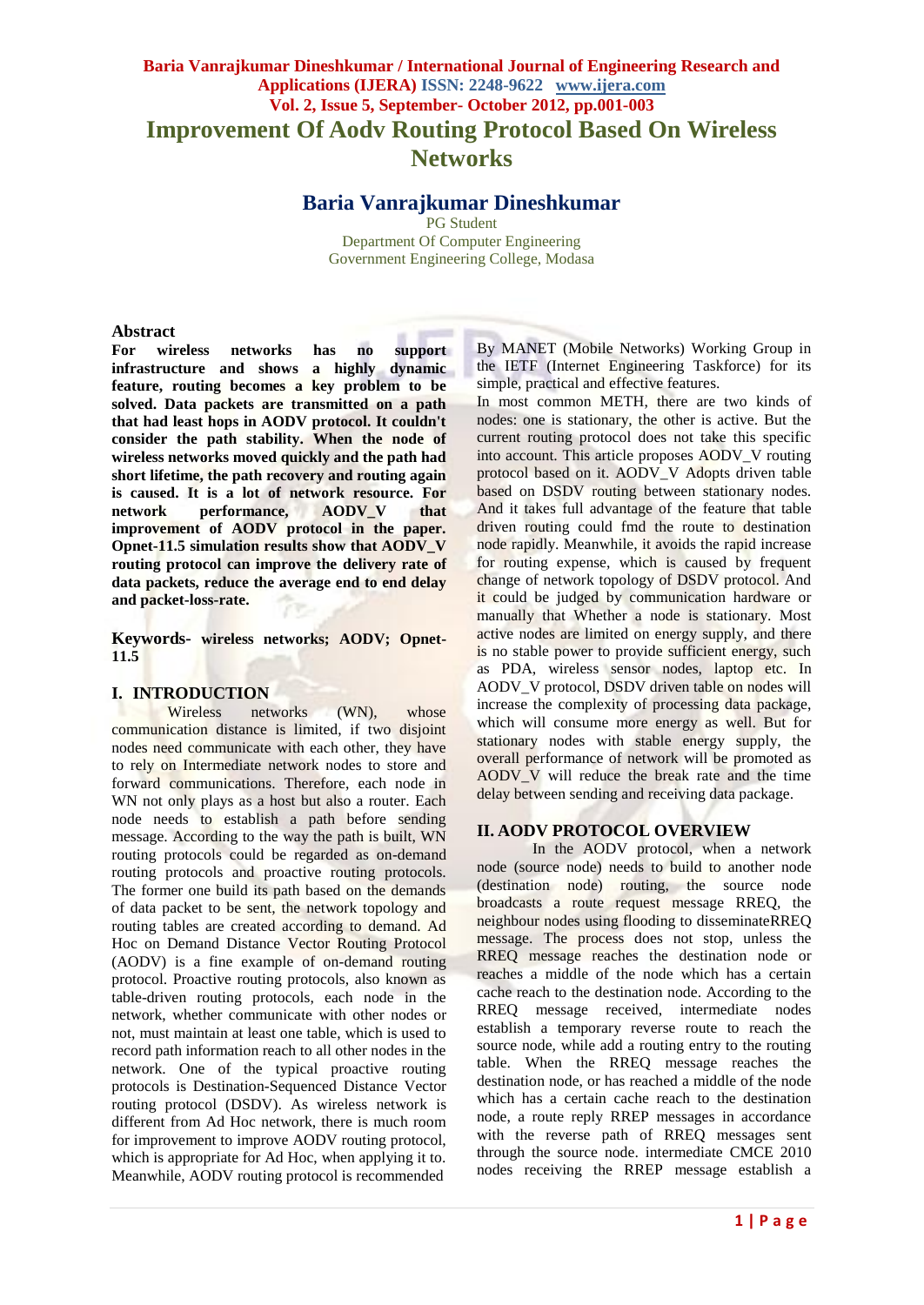#### **Baria Vanrajkumar Dineshkumar / International Journal of Engineering Research and Applications (IJERA) ISSN: 2248-9622 www.ijera.com Vol. 2, Issue 5, September- October 2012, pp.001-003**

forward routing reaching to the destination node, and add a routing entry to the routing table. Each node on the path must periodically broadcast HELLO messages. The node discovers its neighbour nodes through receiving the HELLO messages other nodes broadcasted. When an outage occurs, the link, if the distance is less than the number of hops from the interruption link upstream node to the destination node, the interruption of the upstream node launches a local-link repair process. The node broadcasts RREQ packet to the destination node, while cache data, if given time, the routing is successful, the node will send cache the data to the destination node. If after a period of time without a valid route to send data, discard the data cached, send RERR packet to the source node, report routing failures, then the source node initiate re-route requests. DSDV -by-hop distance vector routing protocol, each node to maintain a routing table containing routing information to reach other nodes. The source node has data packets to be sent to another node, it can quickly choose to go to the purpose of node path. Meanwhile, according to each node periodically broadcast messages, it can update the routing table and accommodate the network topology changes, in general better convergence properties. AODV protocol only communicates when needed for routing, and routing nodes do not need unnecessary routing maintenance. As a result of the on-demand routing, nodes do not need to maintain routing information throughout the network, would be no need to periodically broadcast routing information. These can not only save a certain network resources, but also greatly reduce the processing memory and routing protocols overhead. However, the nodes in wireless network, not only are at rest, and more are in motion. In this time of the AODV routing, the data transmission faults often occur, leading to transmission delay, seriously affecting the agreement of performance. And the route reconstruction time is often relatively large.

## III**.EFFORT OF IMPROVING AODV ROUTING PROTOCOL**

I have done the comprehensive comparison of a wireless LAN with default and Improving AODV routing protocol. Network has 9 nodes with AODV routing. All nodes in the network are configured to run AODV. The results show the amount of routing traffic generated, the route discovery time. Simulation speed and results are influenced by Active Route Timeout, Hello Interval, Allowed Hello Loss, TTL parameter.

We have created two scenarios AODV D and AODV\_v with the above configuration. In AODV D scenario we used the default AODV parameters and in AODV\_V. we set following AODV parameters- Route Discovery Parameter: Enable, Active Route Hello Interval :uniform

(15,15.1), Allowed TTL Parameter(TTL start) : 3, WLAN data rate: 5.5Mbps.



Comparison of Wireless LAN Total Throughput.